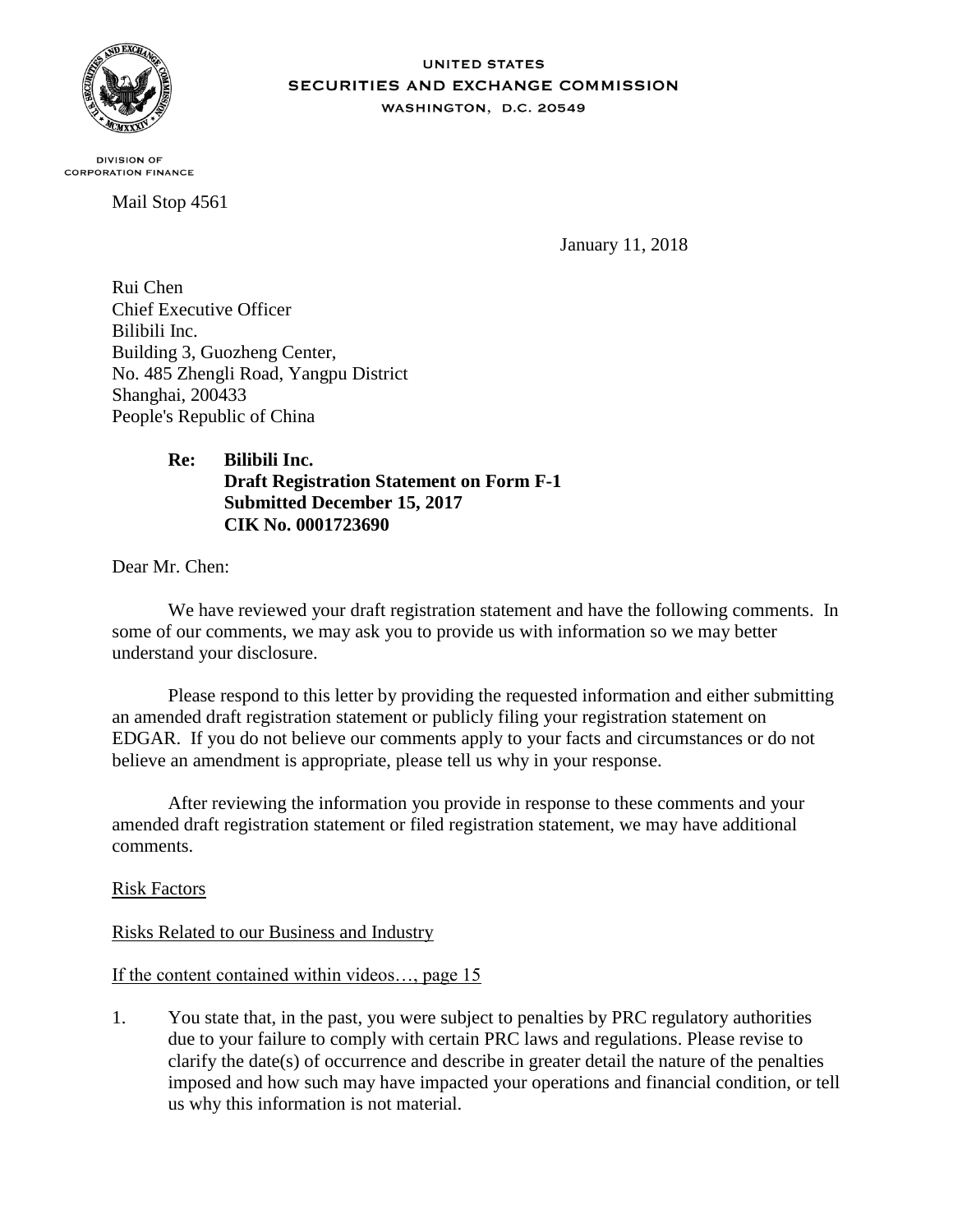### Use of Proceeds, page 53

2. You state on page 80 that, in using the proceeds from the offering, you may acquire offshore entities with operators. To the extent known prior to the effectiveness of the registration statement, please revise your disclosure to give a brief description of the transaction, the offshore entities, and the status of the acquisition. Refer to Item 3.C. of Form 20-F for guidance.

# Dilution, page 57

- 3. You state on page 153 that immediately upon the completion of the offering, there will be a certain amount of ordinary shares outstanding, including a total of 142,913,505 ordinary shares resulting from the automatic conversion of all of our outstanding preferred shares. Please revise your table (for example, by footnote) to provide that the 142,913,505 ordinary shares are reflected for existing shareholders.
- 4. We note that you have excluded from the second table the certain shares that existing shareholders have a right to acquire pursuant to outstanding share options. Please reflect these shares in the table (for example, by footnote) assuming for purposes of exercise a recent share price or other reasonable price assumption. In this regard, we note your disclosure that there are 19,419,209 ordinary shares issuable upon exercise of outstanding share options at a nominal exercise price. Refer to Item 9.E. of Form 20-F for guidance.

### Management's Discussion and Analysis of Financial Condition and Results of Operations

### Key Factors Affecting Our Results of Operations, page 70

5. We note that you disclose the following information or key factors throughout your filing: the average daily time spent per active user on your mobile app; the number of active content creators; the number of video submissions; the percentage of PUG video views; the daily number of video views; the number of average monthly active users for mobile games; the monthly average time spent per device by your users; the number of monthly average visits per device of your users; the monthly active users who participated in social interactions; the official members who passed your membership exam; and the number of daily active live broadcasting hosts. These appear to be important measures of your operating performance. Please revise your disclosures to provide an enhanced quantitative and qualitative discussion and analyses of the changes in these metrics for each period presented or explain to us why you do not believe these metrics contribute meaningfully to understanding and evaluating your company. Please consider disclosing this information in tabular format in an appropriate section of the prospectus to provide context for investors. We refer you to Part I, Items 5A and 5D of Form 20-F and Section III.B of SEC Release 33-8350.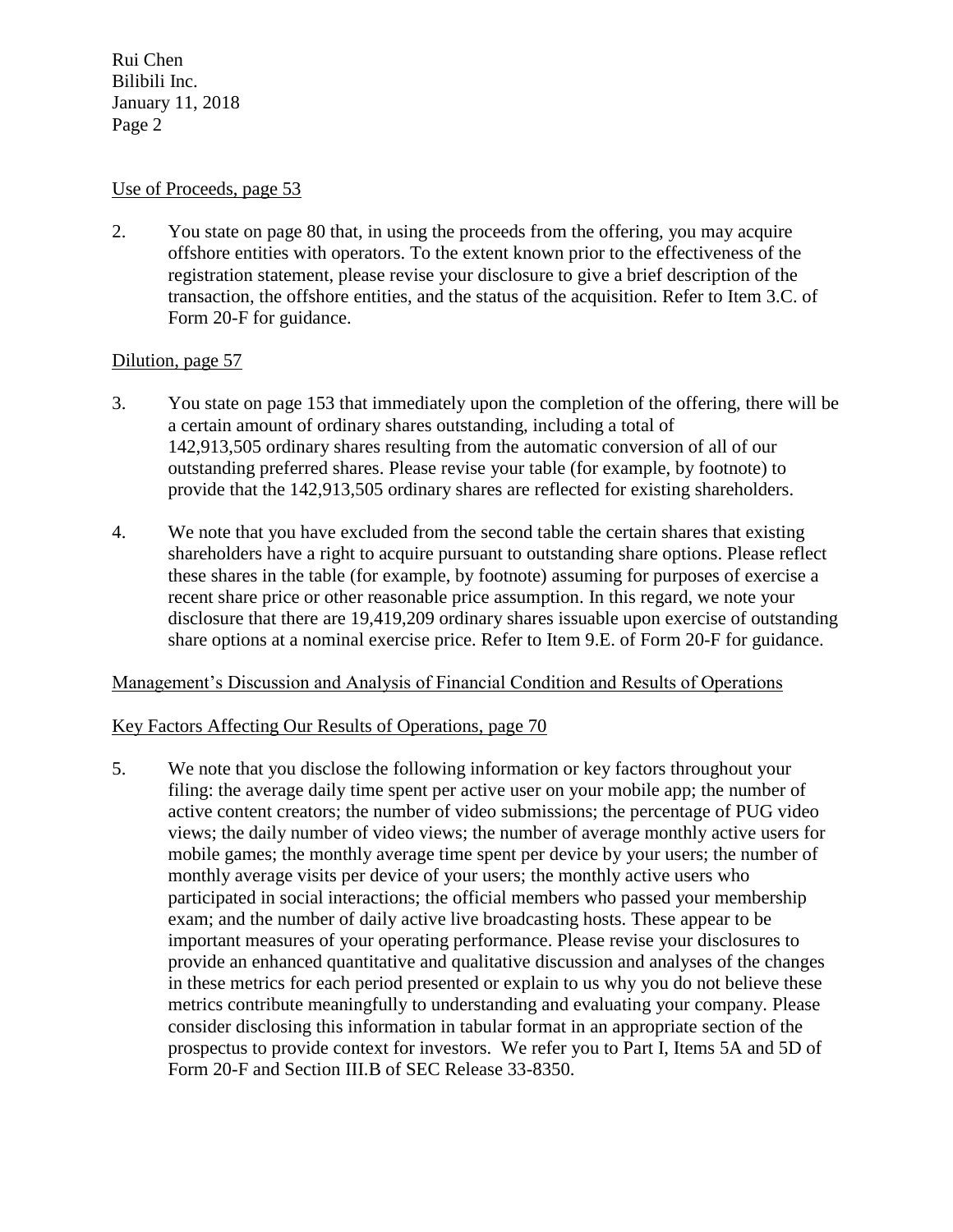#### User growth and engagement, page 70

6. You state on page 71 that your revenues and results of operations depend on your ability to monetize your large user base, to convert more users to paying users and to increase the spending of your paying users. Please revise your table to provide the data for your paying users for each of the quarters presented and include an analysis of any trends or uncertainties. Refer to Item 5 of Form 20-F.

#### Net Revenues, page 72

7. You state that, as of September 30, 2017, you operated eight exclusively licensed mobile games and 38 games under non-exclusive arrangements. We note your disclosure on page 117 that you entered into joint operating agreements with game developers and distributors pursuant to which you were granted non-exclusive licenses to promote and distribute games on your platform. Please revise your disclosure to provide, if material, the percentage of your net revenues the 38 games under non-exclusive arrangements represent. Where applicable, also revise to provide the material terms of the joint operating agreements, including the term of the agreements.

#### Results of Operations, page 75

- 8. We note that you operated eight exclusively licensed mobile games and thirty-eight games under nonexclusive arrangements as of September 30, 2017 and one selfdeveloped game since August 2017. Please revise to disclose the number of games you operated for each period presented. This appears to be important information since you attribute the majority of the increase in your mobile game net revenues to the launch of more mobile games. We refer you to Section Part I, Items 5A and III.B.3 of SEC Release 33-8350.
- 9. We note from your disclosures on page 72 that your revenues from mobile games depend on the number of paying users and average revenue per paying user. We further note from your disclosures on page 16 that your business and operating results are dependent upon your ability to attract new players and retain existing players. Please tell us your consideration of providing enhanced quantitative and qualitative disclosures to explain how each of these factors impacted game monetization for each period presented and include an analysis of any trends or uncertainties. We refer you to Part I, Items 5A and 5D of Form 20-F and Section III.B of SEC Release 33-8350.
- 10. We note that your net revenues from advertising increased by 221% from RMB18.9 million in 2015 to RMB60.7 million (US\$8.8 million) in 2016. Please tell us your consideration of providing price and volume disclosures such as the number of paid clicks or impressions and average cost per click or per thousand views for each period presented and include an analysis of any trends or uncertainties. We refer you to Part I, Items 5A and 5D of Form 20-F and Section III.B of SEC Release 33-8350.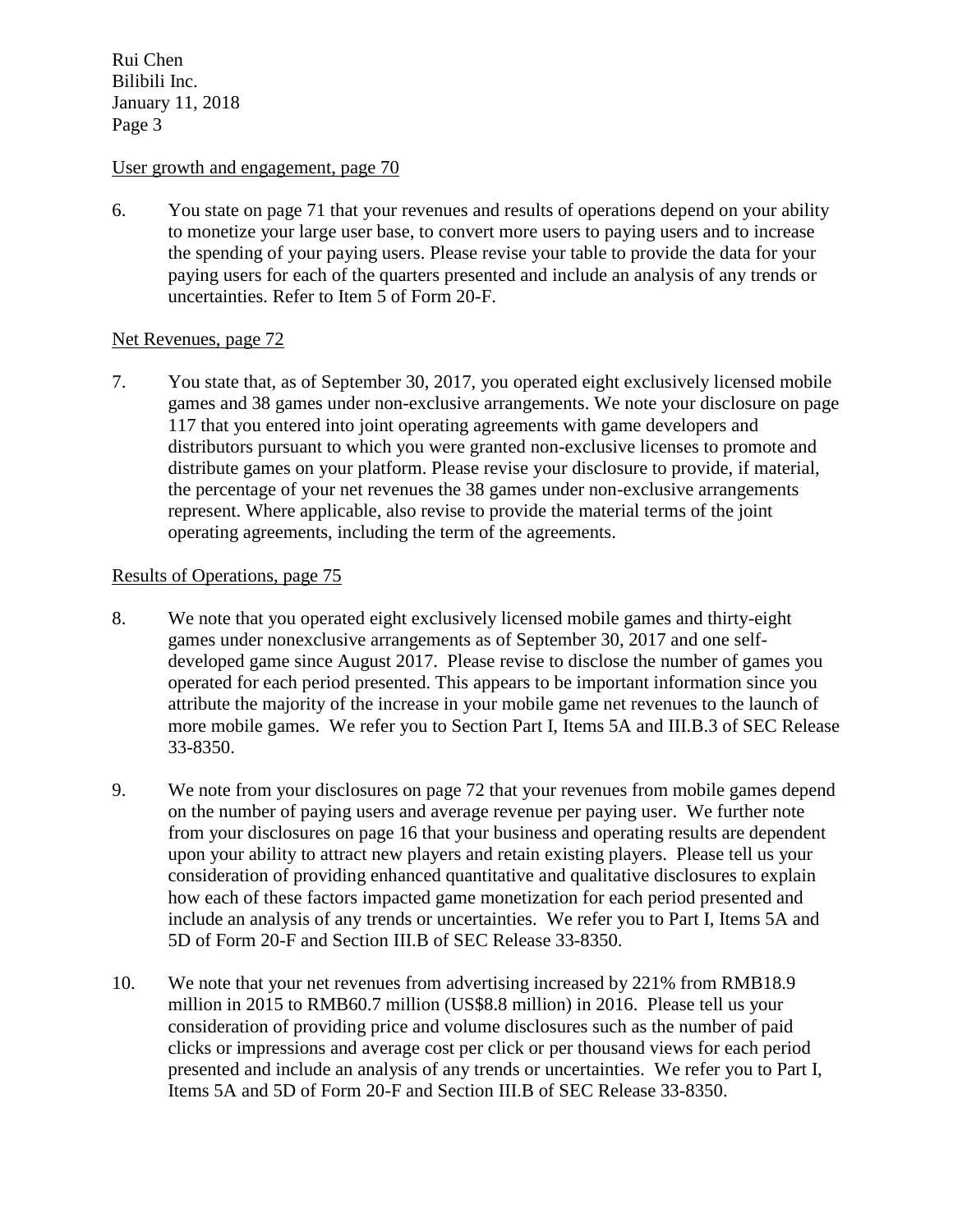#### Gross loss, page 76

11. We note that you have a gross loss for each period presented. Please revise to disclose whether there is a minimum amount of revenue that you must generate in order to recover your costs or achieve gross profit. Clarify your disclosures to distinguish between those costs and expenses that are fixed and variable in nature. This information will allow investors to better assess the potential profitability of your business model.

### Liquidity and Capital Resources, page 79

12. We note that you believe that your current cash and cash equivalents and your anticipated cash flows from operations and the net proceeds from this offering will be sufficient to meet your anticipated working capital requirements and capital expenditures for the 12 months following this offering. Please revise to disclose the minimum period of time that you will be able to conduct planned operations using only currently available capital resources without regard to the proceeds you expect to receive from the offering. We refer you to Part I, Item 5B of Form 20-F and Section IV. of SEC Release 33-8350.

### Critical Accounting Policies and Estimates

#### Revenue Recognition, page 83

13. We note that the Group considers the average period that players typically play the games and other game player behavior patterns, as well as various other factors to arrive at the best estimates for the estimated playing period of the paying players for each game, usually from 3-6 months. Please revise to describe in greater detail the significant estimates and assumptions that you make in determining the average playing period that paying players typically play your games. In addition, tell us whether you have made any changes in your estimates and if so, the impact on revenues for each period presented. We refer you to Section V of SEC Release No. 33-8350.

#### Share-based compensation expenses, page 85

14. Please tell us your consideration of disclosing the estimated fair value of your ordinary shares through the date of the filing. In addition, please revise to disclose that the estimates will not be necessary to determine the fair value of new awards once the underlying ADSs begin trading.

### Principal Shareholders, page 148

15. We note that your existing officers, directors and principal stockholders currently own a significant portion of your ordinary shares. Please clarify whether the company will be a "controlled company" under the definition of the applicable stock exchange after the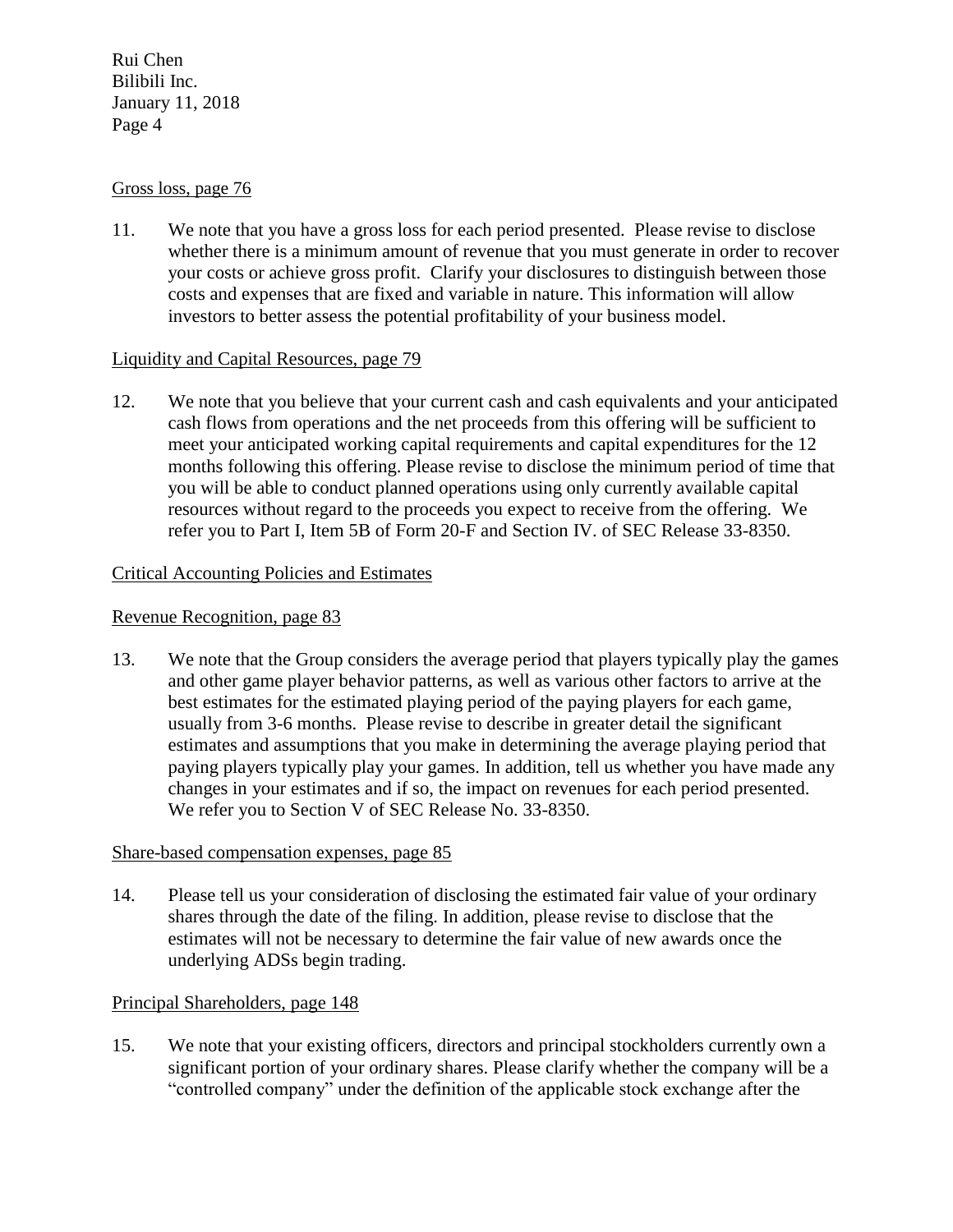> offering and provide appropriate disclosure on the prospectus cover page, prospectus summary and risk factors to the extent appropriate.

16. We refer to your disclosure on page 151. Please revise to provide the remaining disclosure required by Item 7.A. of Form 20-F, including whether any significant change in the percent ownership held by any of your major shareholder has occurred in the past three years, and whether the major shareholders have different voting rights, or provide an appropriate negative statement.

### Underwriting

# Relationships, page 186

17. You state that you may have engaged certain of the underwriters and their respective affiliates in a variety of activities. If any of the underwriters has had a material relationship with you, please revise to identify the underwriter(s) and describe the nature and terms of the relationship. Refer to Item 9.B. of Form 20-F.

# Consolidated Financial Statements

### Note 2. Significant Accounting Policies

### j) Intangible assets, net, page F-24

18. Your disclosures appear to indicate that you are applying the guidance in ASC 920 to capitalize licensed copyrights of video content. Please clarify the terms and conditions associated with your arrangements to license copyrights of video content. Describe whether there are any variable fees associated with these arrangements.

### m) Revenue recognition, page F-26

- 19. We note that the Group records revenue generated from exclusive licensed mobile games on a gross basis as the Group is acting as the principal to fulfill all obligations related to the mobile game operation. We further note that the Group records the game publishing service revenue net of amounts paid to the game developers. Please clarify the terms of these revenue arrangements and provide a detailed analysis that supports your presentation taking into consideration all of the factors outlined in ASC 605-45-45.
- 20. Please clarify whether you offer both consumable and time-based in-game virtual items in connection with your mobile game services. In addition, tell us the portion of each of these items purchased in the most recent fiscal year ending. In this regard, explain why you believe an implied obligations exists and the obligation is basis for revenue attribution.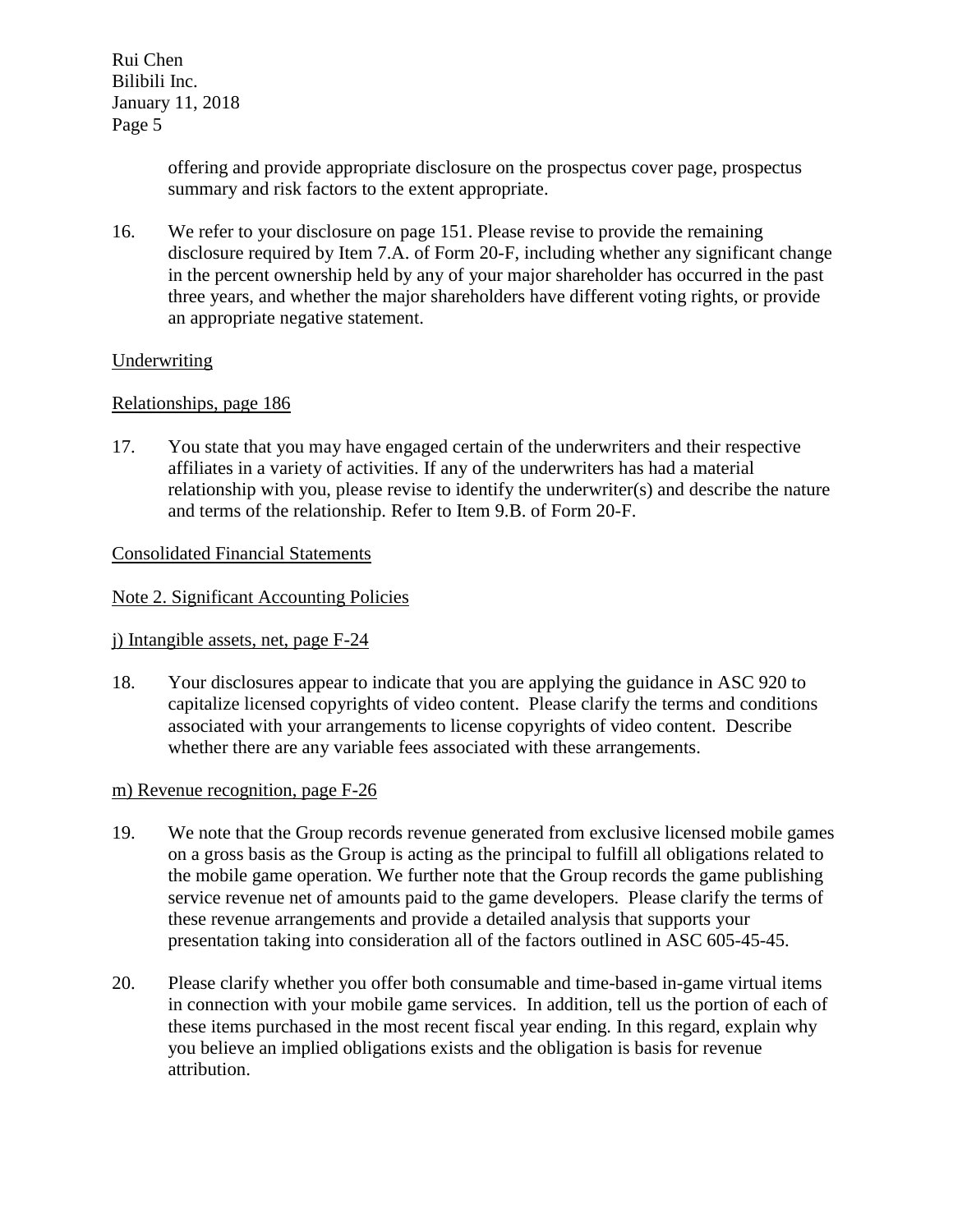- 21. We note from your disclosures on page 22 that you depend on the billing and payment systems of third parties such as online third-party payment processors to maintain accurate records of payments of sales proceeds by paying users and collect such payments. Please clarify your disclosures that indicate you receive periodic statements from these third parties which indicate the aggregate amount of fees that were charged to paying users of your products and services. Please describe how the timeliness of this evidence impacts when you recognize revenues.
- 22. We note that your advertising service contracts may consist of multiple elements and such elements generally represent different formats of advertisement, including but not limited to banners, text-links, videos, logos, buttons and rich media. Please clarify your disclosures that indicate each element is time-based and the service period of the element is usually within three months. In this respect, we note from your disclosures on page 118 that brand advertiser fees are generally are determined on the basis of the cost per thousand views or the cost per day, and for small and medium-sized advertisers fees are generally determined on a cost-per-click basis. Explain why revenue is recognized over the service period instead of based on per view or click basis.
- 23. We note that the Group operates a live broadcasting channel and the associated revenues derived from the sale of virtual items are recorded on a gross basis as the Group acts as the principal to fulfill all obligations related to the sale of virtual items. Please clarify the terms of these revenue arrangements and provide an analysis that supports your presentation taking into consideration all of the factors outlined in ASC 605-45-45.
- 24. We note that the virtual items sold by the Group in connection with the live broadcasting channel are comprised of either (1) consumable items or (2) time-based item, such as privilege titles etc. Describe any estimates and assumptions that you consider in differentiating between revenues attributable to consumable and time-based in-game virtual items. Quantify the amount of revenues attributable to consumable and time-based items for each period presented.
- 25. Please clarify your disclosures that indicate other VAS includes sales of virtual items for video that is recognized on item basis, which is consistent with the revenue recognition of live broadcasting.
- 26. We note from your disclosures on page 117 that users can use "B-coins" to purchase virtual items on your live broadcasting program and other parts of your platform, and also send the virtual items to their favorite content creators to show appreciation and provide them with monetary rewards. Please explain how you recognize revenues associated with these B-coin arrangements and describe the relative terms and conditions of such arrangements. Tell us the amount of revenues recognized in connection with B-coin arrangements for each period presented.

r) Share-based compensation, page F-30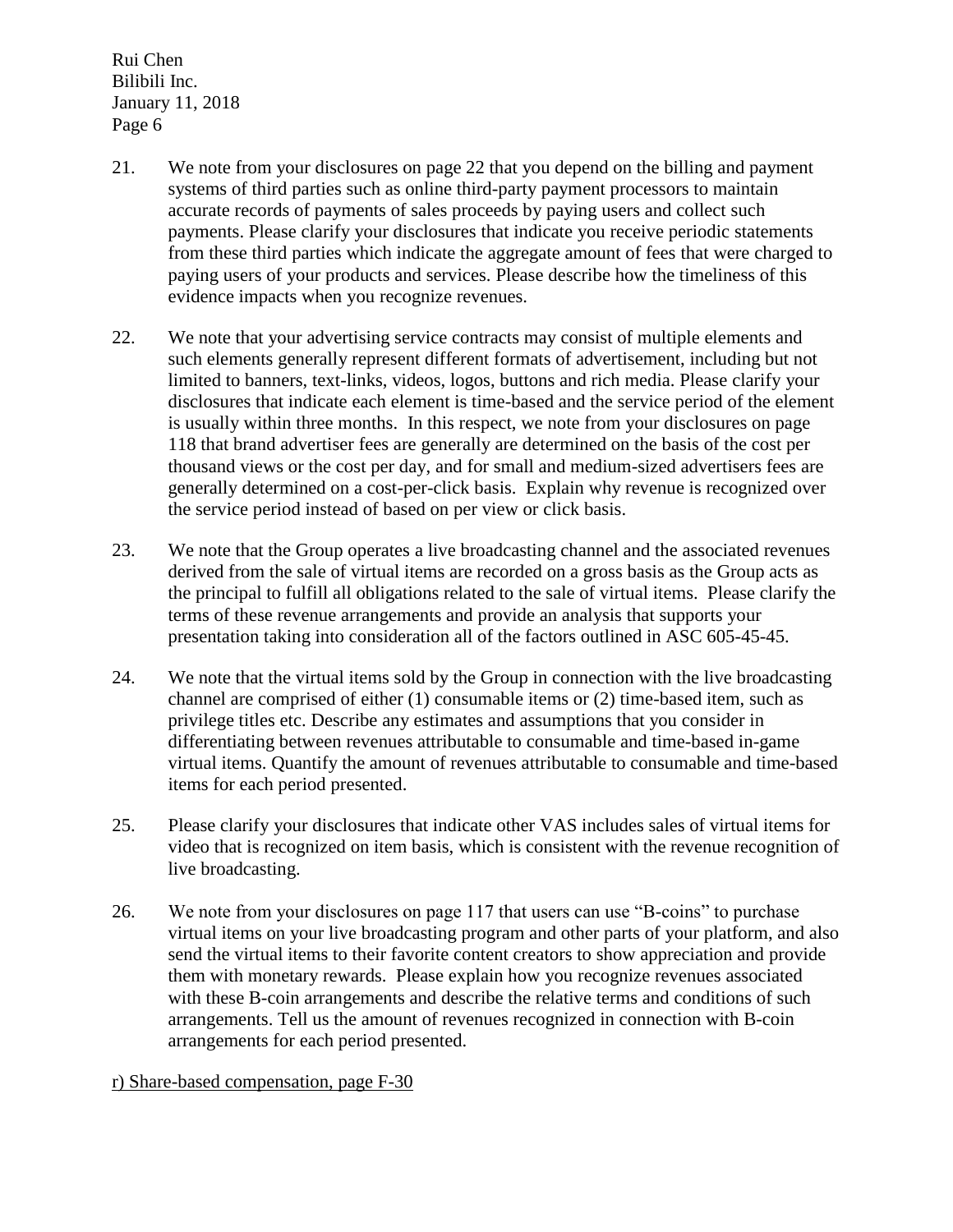27. We note that for share options granted with a service condition and the occurrence of an initial public offering as a performance condition, cumulative share-based compensation expenses for the options that have satisfied the service condition will be recorded upon the completion of the initial public offering. Please revise to disclose the amount of cumulative share-based compensation that will be recorded upon the completion of the initial public offering.

### Note 3. Concentrations and Risks

### d) Mobile games, page F-37

28. We note that the Group derived a combined total of 66% and 65% of its mobile game revenues for the years ended December 31, 2015 and 2016, respectively, from several of its licensed mobile games, mainly including Fate/Grand Order ("FGO") and Yume-100. Please tell us the amount of mobile game revenues attributable to Yume-100 and clarify whether any other game besides FGO represents more than 10% of your mobile game revenues for any period presented.

#### Note 6. Short-term Investments, page F-38

29. We note that the Group's short-term investments consist of wealth management products and investments in money market funds as of December 31, 2016 and 2015. Please clarify the nature and terms of your wealth management products for each period presented.

### 10. Long-term Investments, page F-40

30. Please describe in greater detail the nature of your equity investments in privately held companies. Revise to explain why you did not disclose the fair value of these cost method investments. We refer you to ASC 825-10-50-16 to 50-19.

### Note 19. Share-based Compensation, page F-50

### (b) Valuation assumptions, page F-51

31. Please revise to disclose the methods used to determine expected volatility; weightedaverage volatility, expected dividends, expected term and the risk-free rate for each period presented. We refer you to ASC 718-10-50-2(f).

### Note 23. Segment Information, page F-55

32. Please revise to disclose the amount of long-lived assets from your country of domicile. In addition, clarify whether the amount of long-lived assets attributable to any individual foreign country is material. Refer to ASC 280-10-50-41.